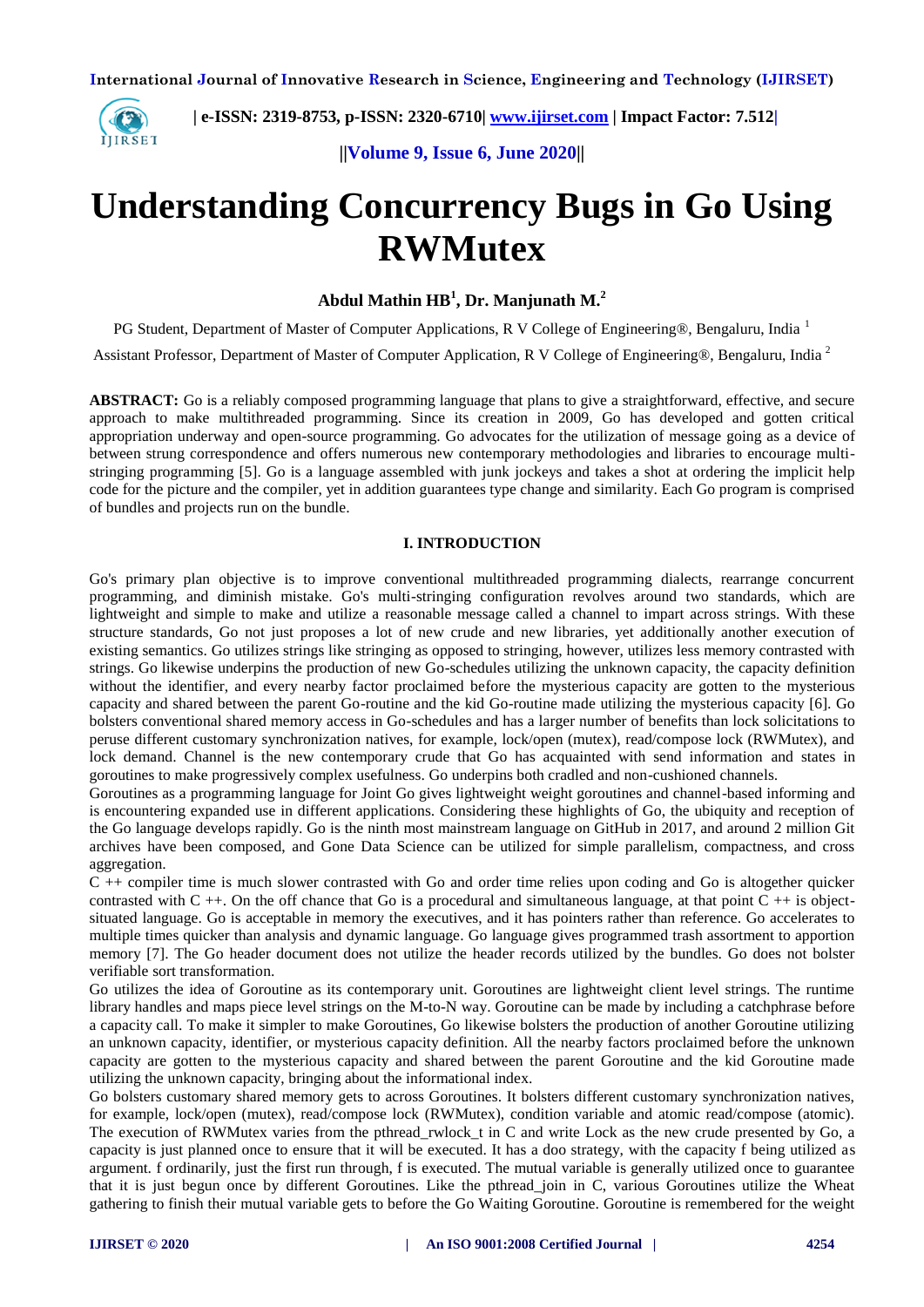**International Journal of Innovative Research in Science, Engineering and Technology (IJIRSET)**



# **| e-ISSN: 2319-8753, p-ISSN: 2320-6710[| www.ijirset.com](http://www.ijirset.com/) | Impact Factor: 7.512|**

## **||Volume 9, Issue 6, June 2020||**

bunch by calling it Ad. Goroutines in the Weight Group have been finished to advise them and hang tight for the full notice of all Goroutines in a Goroutine weight gathering.

The Channel is the new contemporary crude that Go has acquainted with send information and states across Goroutines and construct increasingly complex capacities. Go underpins both cushioned and non-cradled channels. Sending information or accepting information from a non-supported channel will obstruct a Goroutine until another Goroutine gets information or sends information to the channel. The sending square to the supported channel is blocked just when the cushion is full. There are numerous fundamental guidelines for utilizing channels and damaging them can make joint blunders. For instance, a channel must be utilized once it is begun and sending information or accepting information from the nil channel will hinder a Goroutine for eternity. Sending information to a shut channel or closing a previously shut channel can trigger runtime fears. The chose proclamation permits a Goroutine to hold up in various channel activities. At the point when the default branch can be executed, the choice is hindered until one of its cases advances. At the point when more than one instance of decision is legitimate, go to Chooses one to run aimlessly. This randomization causes joint mistakes and Go presents various new implications to encourage the cooperation among different Goroutines. For instance, to enable a client to demand a programming model by making a lot of community oriented Goroutines, Go presents the setting for conveying demand explicit information or metadata over the Goroutines. As another model the funnel is intended to transmit information between a per user and an author. Both the unique situation and the funnel are new types of sending messages and abusing them can bring about new sorts of joint blunders [8].

In the present time, it is vital for engineers to pick the correct programming language and Choosing a language that is strong and vivacious and dynamic. As a software engineer Go ought to lessen advancement time. Efficient is cash sparing. Besides, customers are cheerful when their activities are finished in a brief timeframe. Another key issue is the security of the product or application. The decision of a programming language influences the general security highlights of the application. For better security of the last item, there is a need to utilize solid programming language.

#### **II.TECHNOLOGIES**

Kubernetes is a Google-manufactured open source compartment orchestrator that causes you run, oversee, and scale containerized applications in the cloud. It has everything to robotize the arrangement, scaling and the board of present-day applications. All significant cloud suppliers (Google Cloud, AWS, Azure, Digital Ocean, and so forth.) oversee Kubernetes stages and can Switch effectively between various cloud stages without rolling out any improvements to your engineering. Go coding is simple, because the ruin is that the code is simple and difficult to work with. By and large, this is neither too high nor too low component settles on Kubernetes the best decision.

Docker is an open source stage that rearranges application improvement, sending and organization utilizing compartment innovation. Docker assumes a significant job in being less complex than virtual machines and being totally free. The Go programming language gives clients a simple method to fuse Docker's abilities into their own condition. Compartments permit a designer to bundle an application with all segments, for example, libraries and different conditions, and boat everything into one bundle. The application runs on some other Linux machine, paying little heed to any altered settings for the machine that is not quite the same as the machine used to compose and test the code.

#### **III. LITERATURE SURVEY**

In the paper, Sean Wilson, Ricardo Mutschlechner depicts an efficient investigation of Go facilitate blunders and how the Go keeps the pool of I/O strings to improve CPU usage when strings are hindered during I/O tasks [1].

In the paper, Edbert Vijaya, Bayou Hendrajaya depicts the experiment age process utilizing Go's experiment age strategies and hereditary calculations for the Go language [2].

In the paper, Louis Jenkins, Tingzhou, and Michael Spear examine Go's remaking to help synchronous procedure on the guide, and acquaint an interlocked hash table with help the full scope of tasks accessible in a hurry progressive guide [3].

Sangam M Biradar, R Shekar, A Pranayat Reddy portrays the making of Docker Image utilizing Go and Docker, a stage that contains a few holders to improve existing compartment innovation [4].

Go's deliberate investigation facilitates the weaknesses and how Go's I/O strings pool to improve CPU utilization when strings are obstructed during I/O tasks [9]. Acquaint an interlocked hash table with help the concurrent procedure on the guide, the recreation of Go and the full scope of activities accessible in a hurry consecutive guide. It likewise depicts the experiment age process utilizing Go's Test Case Generation strategies and hereditary calculations for the Go language.

Goroutines as a programming language for Joint Go gives lightweight weight goroutines and channel-based informing and is encountering expanded use in different applications. As a result of these highlights of Go, the fame and selection of the Go language develops rapidly. Channel is the new contemporary crude that Go has acquainted with send information and states in goroutines to make increasingly complex usefulness. Go underpins both cradled and non-cushioned channels.